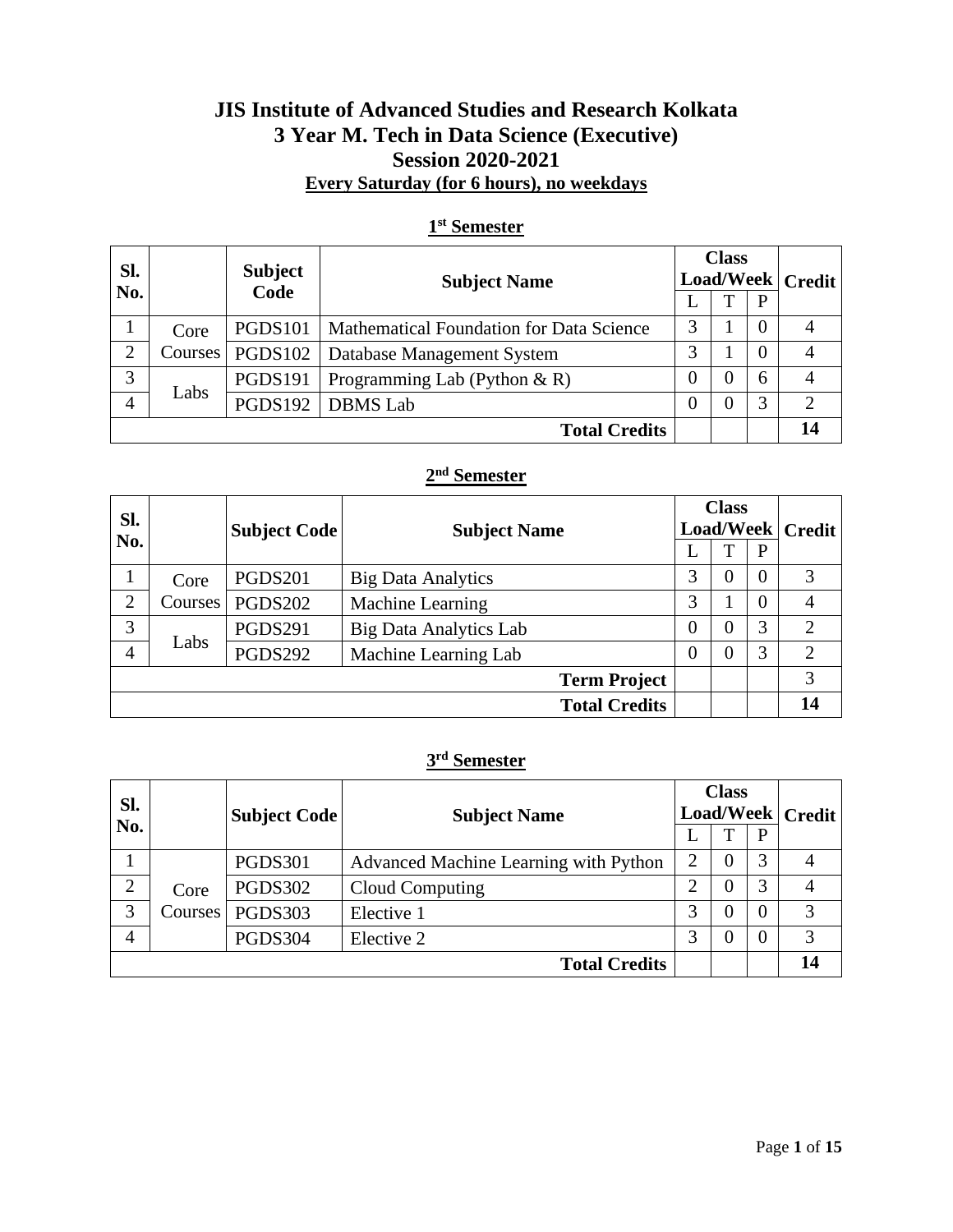### **4 th Semester**

| SI.            | <b>Subject Code</b><br><b>Subject Name</b> |                | <b>Class</b><br>Load/Week   Credit |   |  |              |    |
|----------------|--------------------------------------------|----------------|------------------------------------|---|--|--------------|----|
| No.            |                                            |                |                                    |   |  | $\mathbf{P}$ |    |
|                |                                            | <b>PGDS401</b> | Experimental IoT                   |   |  | 3            |    |
| $\overline{2}$ | Core<br>Courses                            | <b>PGDS402</b> | Cybersecurity                      | 3 |  | 0            |    |
| 3              |                                            | <b>PGDS403</b> | Elective 3                         | 3 |  |              | 3  |
|                |                                            |                | <b>Term Project</b>                |   |  |              | 3  |
|                |                                            |                | <b>Total Credits</b>               |   |  |              | 14 |

### **5 th Semester**

| Sl. |                     |                               | <b>Class Load/Week</b> |              |  |               |
|-----|---------------------|-------------------------------|------------------------|--------------|--|---------------|
| No. | <b>Subject Code</b> | <b>Subject Name</b>           |                        | $\mathbf{T}$ |  | <b>Credit</b> |
|     | <b>PGDS501</b>      | Thesis (Interim) with Seminar |                        |              |  |               |
|     | PGDS502             | Comprehensive Viva-voce       |                        |              |  |               |
|     |                     | <b>Total Credits</b>          |                        |              |  |               |

### **6 th Semester**

| Sl. |                     |                                                    | <b>Class Load/Week</b> |  |        |
|-----|---------------------|----------------------------------------------------|------------------------|--|--------|
| No. | <b>Subject Code</b> | <b>Subject Name</b>                                |                        |  | Credit |
|     | PGDS601             | Project Dissertation with<br>Seminar and Viva-Voce |                        |  |        |
|     |                     | <b>Total Credits</b>                               |                        |  |        |

| <b>List of Electives</b>                           |  |  |  |
|----------------------------------------------------|--|--|--|
| <b>Optimization Techniques</b>                     |  |  |  |
| <b>Financial and Business Data Analytics</b>       |  |  |  |
| Introduction to Speech, Image and Video Processing |  |  |  |
| <b>Natural Language Processing</b>                 |  |  |  |
| Social Media Analytics                             |  |  |  |
| Data Warehousing and Data Mining                   |  |  |  |

# **Total Credits = [14+14+14+14+16+16] = 88**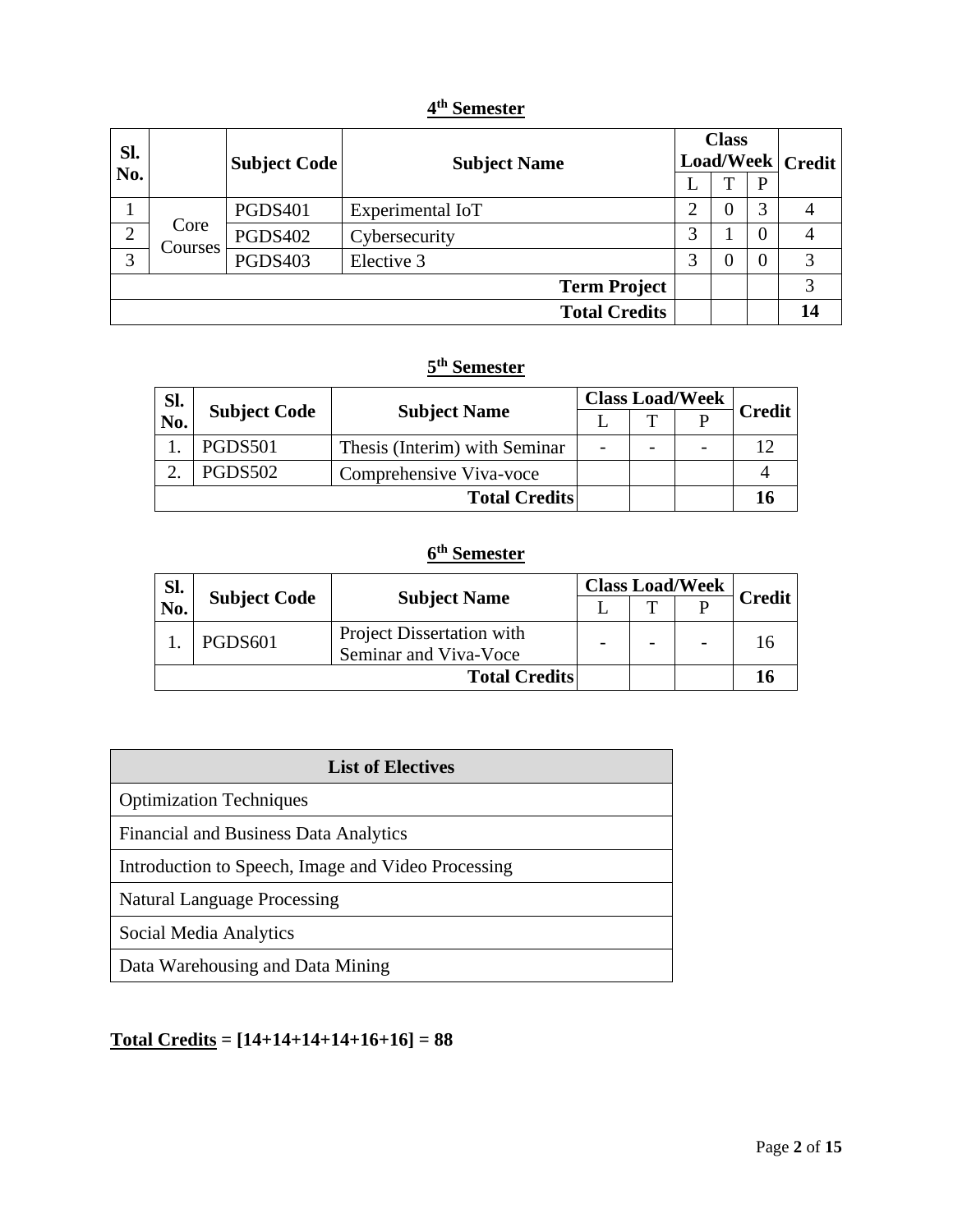### **PGDS101 – Mathematical Foundation for Data Science**

Regression Models: Multiple Regression Analysis, Logistic Regression, Lasso Regression, Ridge Regression, Elastic Net Regression.

Linear Algebra: Basic properties of matrix and vectors: scalar multiplication, linear transformation, transpose, conjugate, rank, determinant, Inner and outer products, matrix multiplication rule and various algorithms, matrix inverse, Special matrices: square matrix, identity matrix, triangular matrix, idea about sparse and dense matrix, unit vectors, symmetric matrix, Hermitian, skew-Hermitian and unitary matrices, Matrix factorization concept/LU decomposition, Gaussian/Gauss-Jordan elimination, solving Ax=b linear system of equation, Vector space, basis, span, orthogonality, orthonormality, linear least square, Eigenvalues, eigenvectors, diagonalization, singular value decomposition.

Optimization and Operational Research: Basics of optimization, how to formulate the problem, Maxima, minima, convex function, global solution, Linear programming, simplex algorithm, Integer programming, Constraint programming, knapsack problem, Randomized optimization techniques: hill climbing, simulated annealing, genetic algorithms.

Forecasting Techniques: Introduction to Time-Series Data, Components of Time-Series, Moving Average Method, Single and Double Exponential Smoothing, Holt's method, Holt-Winter Model, Auto Regressive Model, ARMA, ARIMA, Dickey Fuller Test, Ljung-box Test, Power of Forecasting Model, Theils's Coefficient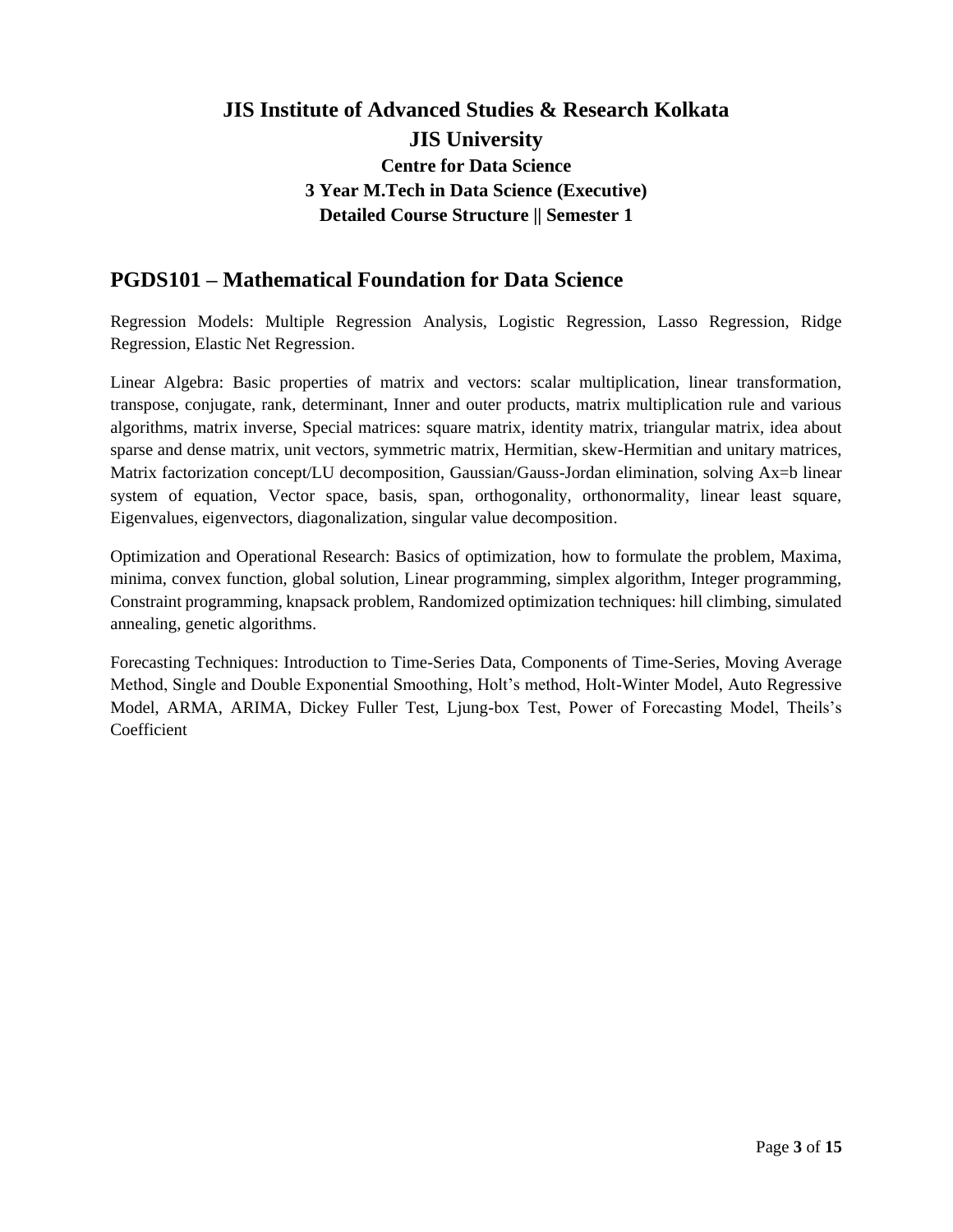# **PGDS102 – Database Management System**

Introduction to database management, data abstraction and system structure.

Entity relational model, entity set, relationship sets, mapping cardinalities, keys, E-R diagrams.

Relational model, database schema, relational algebra, outer join and manipulation of databases.

Tuple relational calculus: Example queries, formal definitions; SQL: Query processing and optimization, set operations, aggregate functions, data definition language and views, comparison of queries in relational algebra, SQL, tuple relation calculus.

Relational database design, various normal forms, functional dependencies, canonical cover, lossless join, dependency preservation, multi value dependency and higher normal forms; Object relational databases (ORDBMS); Object oriented models and relations – generalization, specialization, aggregation; Functions and polymorphism; Object oriented SQL; Commercial object relational database systems – MySQL, Oracle, IBMDB2.

Concurrency control and recovery: Transactions management and ACID property.

Serializability and testing for serializability, concurrency control schemes, lock-based protocols, two-phase locking protocols, graph-based protocols, time stamp-based protocols, deadlocks.

Recovery systems, log-based recovery, deferred and immediate database modification, object oriented database design.

Non-structured and semi-structured data storage: XML databases, Image and video databases, NoSQL databases – Cassandra, Hadoop and map reduced techniques.

Data warehousing, heterogeneous component systems, data scrubbing.

Data mining and knowledge discovery, basic mathematical, numerical and statistical techniques; Applications in information retrieval.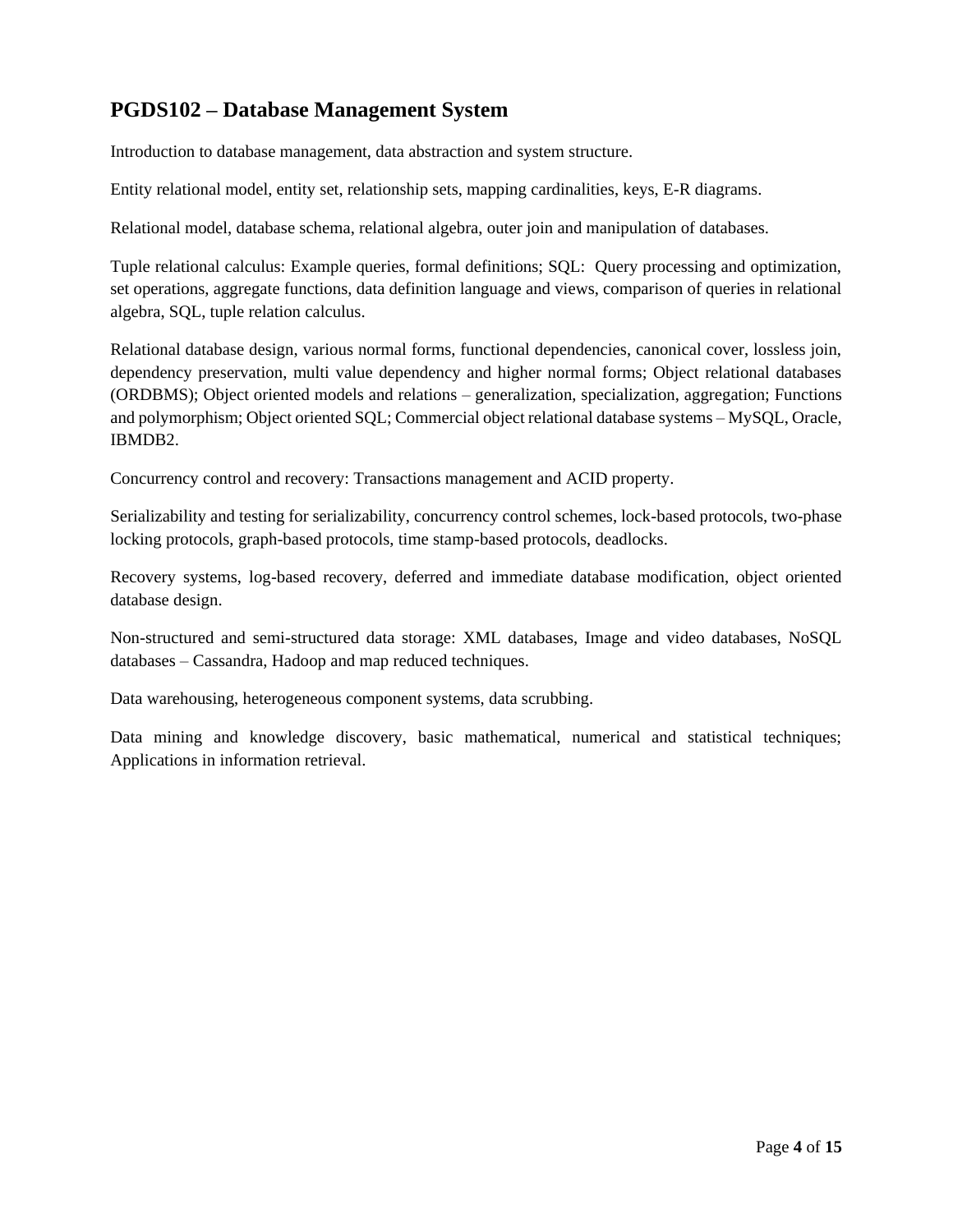# **PGDS191 – Programming Lab (Python and R)**

### *Python:*

Introduction, Operators, Variables and Data Types, Conditional Statements, Looping Construct, Functions, Lists, Dictionaries, Libraries, DB – connectivity,

NumPy: NumPy Standard data types, The Basics of NumPy Arrays, Array Attributes, Array indexing, Array Slicing: accessing sub array, Reshaping Of Arrays, Concatenation & Splitting of Array, Computation on NumPy arrays, Universal Functions (optional), Aggregations (Summing the values, min, max), Array Broadcasting (optional), Comparisons, masks, Boolean logic, NumPy Sorting (ex. np.sort, np.argsort), Structured Arrays, Creation of structured arrays, Record Arrays.

Panadas: Introducing Pandas Objects, Pandas Series Object, Pandas Data Frame Object, Pandas Index Object, Data operations in Panda, Data Selection in Series, Data Selections in DataFrame, Handling Missing Data, Combining Dataset (pd.concat.pd.appened), merge and join, Aggregating and Grouping (GroupBy: Split, Apply, Combine), Pandas String, Pandas Time Series.

Advance DtatFrame Methods - DataFrame.eval(), dataFrame.query()

Matplotlib: Display Plots, Histograms, Binnings, and Density, 3D ploting

Scikit Learn: Introduction to sklearn.

#### *R:*

R-Basics: Basic Data types in R, R – Operators, Variable assignments, Arithmetic with R.

Vectors: Creation, naming, Selection of Vector, Calculating, comparing Total winnings.

Matrices: Analyze, Naming of Matrix, Selection of Matrix element, Addition of Row, Col Matrix arithmetic.

Factors: Factor, Factor levels, Summarizing factors, Ordered factors, Comparing Ordered factors.

Data Frames: Creating data frame, Selection of data frame elements, Sorting of the data frame elements.

Lists: Creating a list, Creating named list, Selecting elements from a list, Adding information to the list.

#### *Hands-on Development:*

Basic Data Structure in Python(3.7) and its applications using sequential conditional and iterative flow of control (String,List,Dictionaries,Tuples,Set)

Indexing & Slicing with shorthand's notation.

Formatted and f'-string formatting in console output

Design and implementation of function in Python (3.7) that takes variable arguments

Design and implementation of method overloading using weakly typed (implicit) design.

Implementation of Iterator in Python(3.7)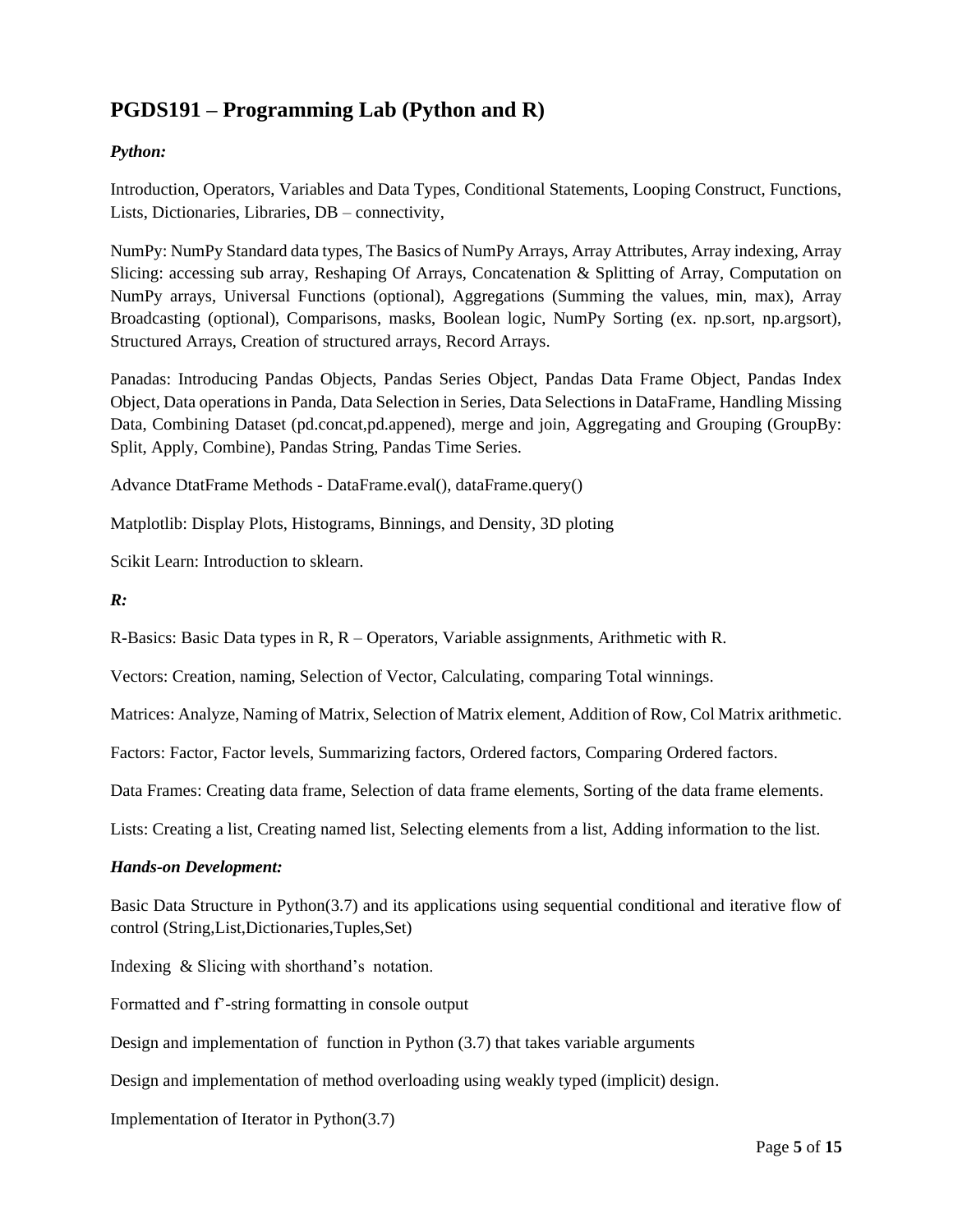Design and Implementation of customize Generator using python(3.7) Implementation of Map Filter with console input. Creation of Packages and Sub Packages using Python (3.7) Implementation of Lambda expression using Python (3.7) Lambda expression and its association with Map, Filter Regular Expression in Python (3.7) IO and Exception Handling using Python (3.7) Design and implementation of Multithreading application using Python (3.7) Implementation of Numpy arrays and its functionalities. Read write update .csv,.txt,.html,.xml using Pandas Implementation of Pandas –Series, DataFrame and uses of their inbuilt methods Data visualization using matplot libraries Basic design and architecture of OOP in Python (3.7) Design and implementation of Decorator Pattern using Python (3.7)

Data Exploration,Feature Engineering ,Predictive modeling using linear regression algorithm (using Scikit-Learn,Numpy,Panadas,Matplot Library) on available EcommerceCustomer dataset of Kaggle repository

Data Exploration,Feature Engineering ,Predictive modeling using KNN algorithm (using Scikit-Learn, Pandas , Numpy, Matplot Library) on available EcommerceCustomer dataset of Kaggle repository

Data Exploration,Feature Engineering ,Predictive modeling using Logistic Regression algorithm (using Scikit-Learn, Pandas , Numpy, Matplot Library) on available Titanic dataset of Kaggle repository

Introduction and basic building block of R

Sequential conditional and iterative flow of control using R

Design and implementation Bayesian algorithm.

Design and Implementation of PDF PMF Estimator in R

Design and implementation of PCA with R.

Data exploration and feature engineering with R using OpenCV

Implementation of SVM for predictive modeling using R.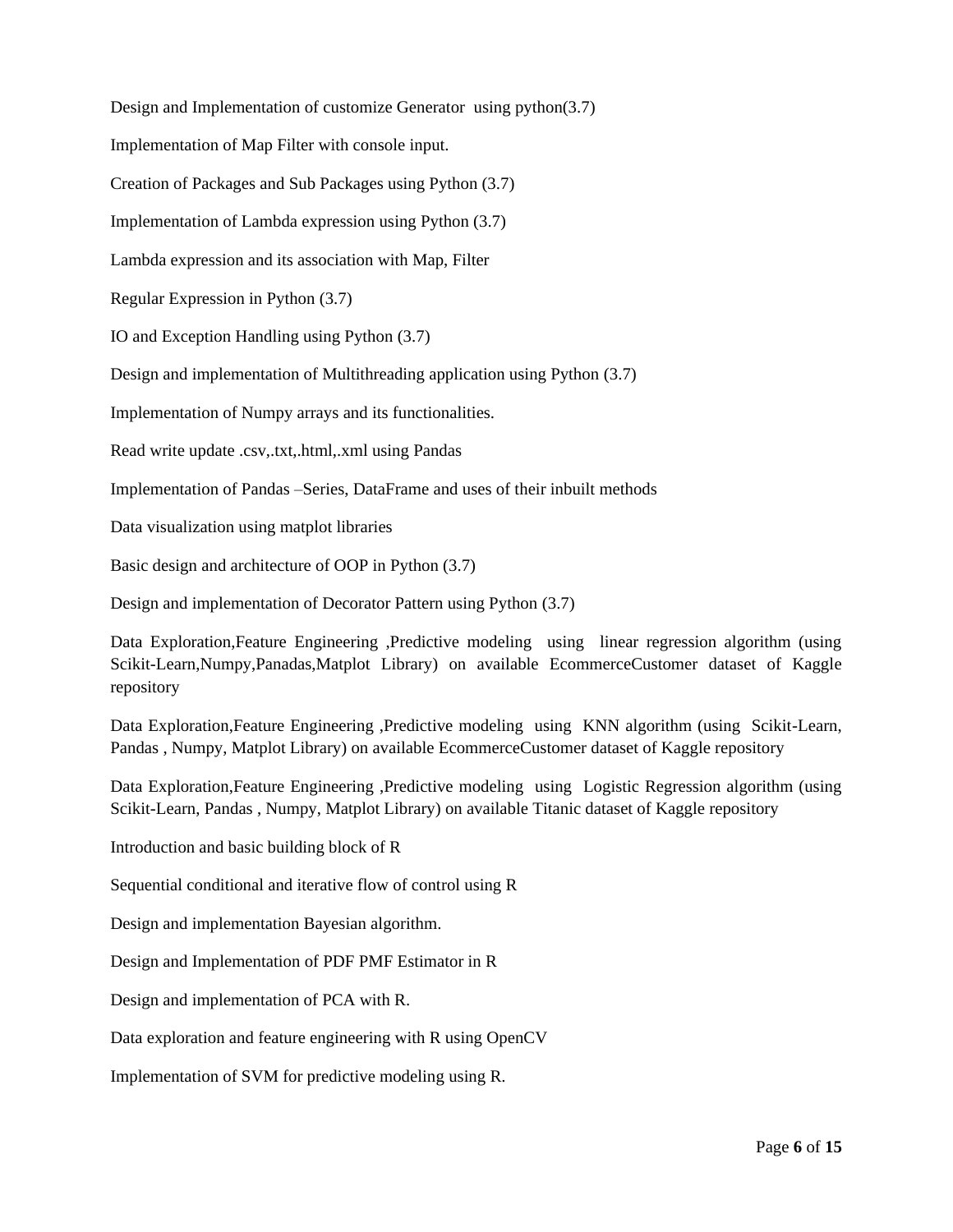## **PGDS192 – DBMS Lab (Python and R)**

Hands on Database Schema, Keys, Schema Diagram, Relational Query Languages, SQL, SQL Data Definition, SQL Queries, Set Operations, Null Values, Aggregate Functions, Nested Subqueries, Modification of the Database, Join Expressions, Views, Transactions, Integrity Constraints, Triggers, Relational Algebra, Relational Calculus.

Hands-on Entity-Relationship Model, Constraints, Reduction to Relational Schemas, E-R Design Issues, Extended E-R Features, Functional Dependency, Normalization using funtional dependencies, Decomposition, 1NF, 2NF, Boyce-Codd Normal Form, 3NF, Nomalization using Multi-valued Depedencies, 4NF, 5NF.

DataBase Connection through Java/Python/PHP.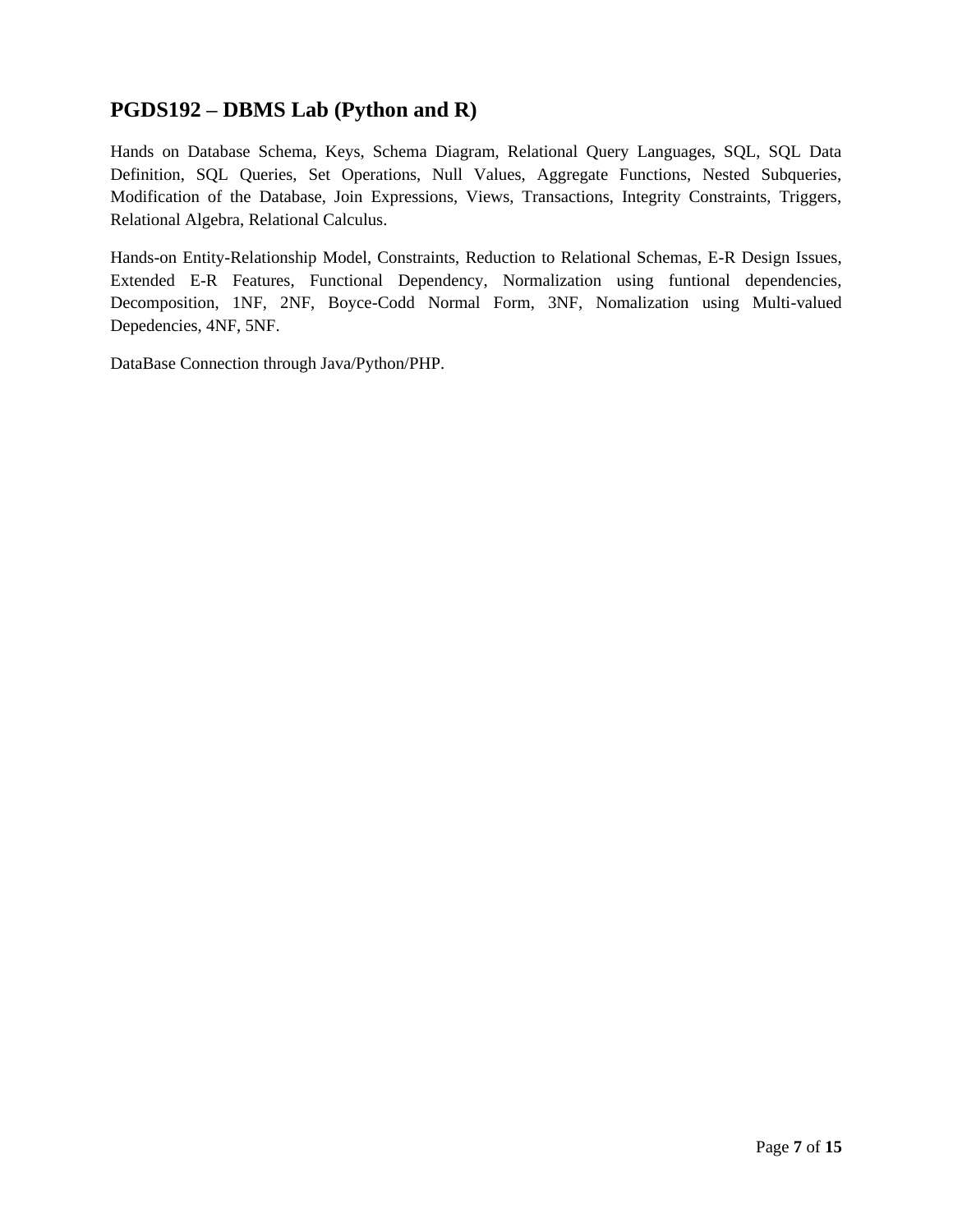### **PGDS201 – Big Data Analytics**

Introduction to Big Data: OLTP System, RDBMS for structured data, LOB, Polyglot Persistance – ACID, ETL, MPP, NAS BOX – SAN.

Apache Hadoop: Hadoop overview and History, Overview of Hadoop, Ecosystem, Hadoop's core – HDFS and MapReduce.

Apache Spark: Spark First Principles, DataFrames, Spark Types and Datasets, Spark SQL, RDDs.

Relational data stores with Hadoop: Hive, MySQL, Sqoop.

Non – Relational data stores with Hadoop: Why NoSQL, Hbase, Cassandra, Mongo DB.

Querying Data Interactively: Drill, Phoenix, Presto.

Cluster Management: YARN, (Tez, Mesos, ZooKeeper, Oozie, Zepplin, Hue), Explanation.

Feeding Data to Cluster: Apache Kafka- Setting up and publishing web logs, Apache Flume – Setting up and publishing logs.

Analyzing Data Streams: Apache Spark Streaming.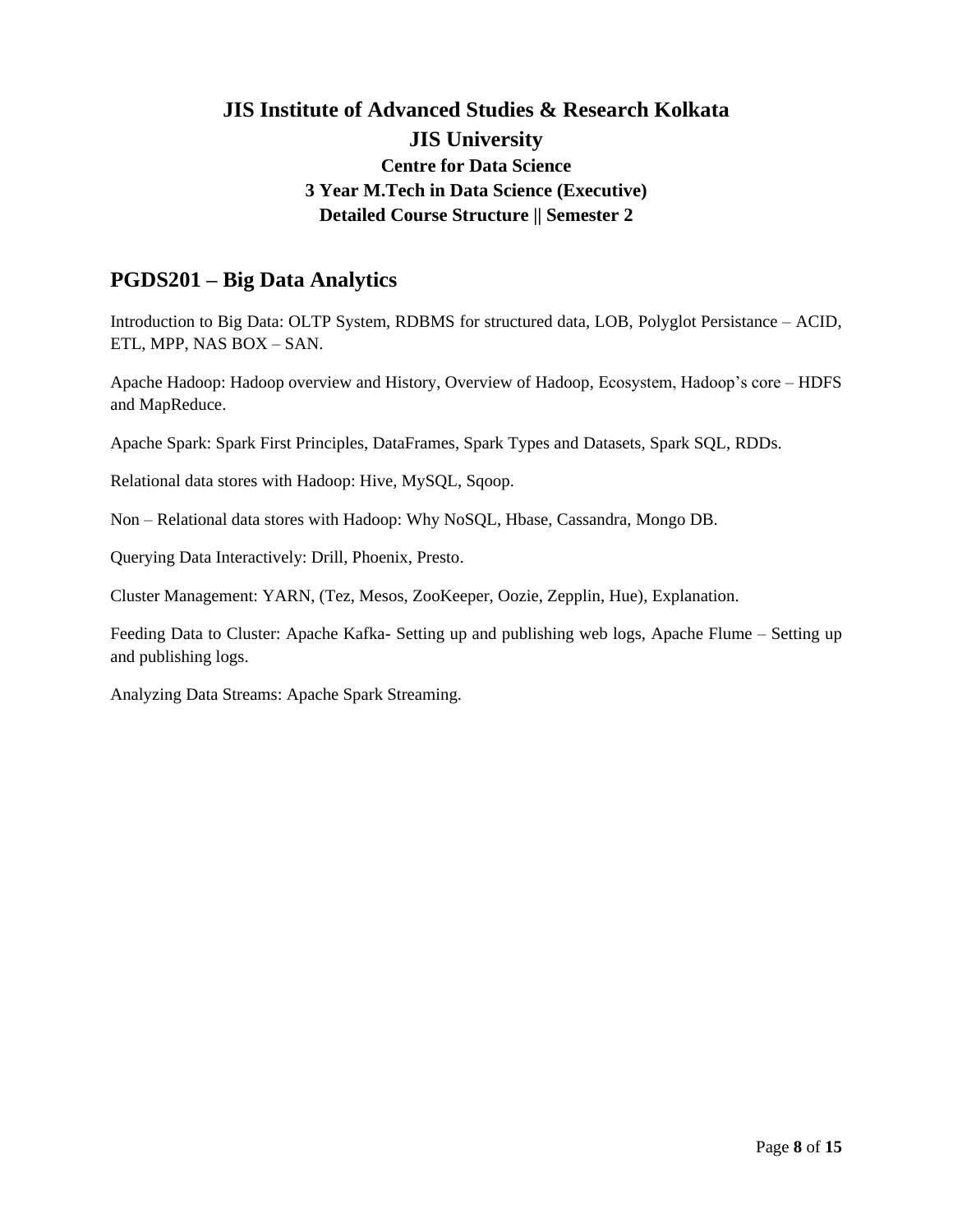## **PGDS202 – Machine Learning**

Introduction to Pattern Recognition: Different Paradigms of Pattern Recognition, Representations of Patterns and Classes, Metric and non-metric proximity measures, Feature Extraction, Different approaches to Feature Selection. Component Analysis and Dimension Reduction - The Curse of Dimensionality, Principal Component Analysis.

Tree Classifiers: (a) Decision Trees: CART, C4.5, ID3. (b) Random Forests.

Supervised Methods: Bayesian Decision Theory, Discriminative Classifiers: Decision Boundary, Discriminant analysis, Support Vector Machines and Introduction to Neural Network.

Unsupervised Methods: (a) Fisher Linear Discriminant and Locally Linear Embedding, (b) Clustering - K-Means, Expectation Maximization and Mean Shift.

Parametric Techniques: (a) Maximum Likelihood Estimation (b) Bayesian Parameter Estimation (c) Sufficient Statistics.

Non-Parametric Techniques: (a) Kernel Density Estimators (b) Nearest Neighbour Methods.

Classifier Ensembles: (a) Bagging (b) Boosting / AdaBoost

Graphical Models: (a) Introductory ideas and relation back to earlier topics (b) Bayesian Networks (c) Sequential Models - State-Space Models, Hidden Markov Models and Dynamic Bayesian Networks.

Introduction to Machine Intelligence, Problem Space Representation, Heuristic Search Techniques, Knowledge Representation, Predicate Logic, Reasoning under uncertainty, Statistical Reasoning, Planning, Learning, Expert System Design, Expert System Shell, Case Studies.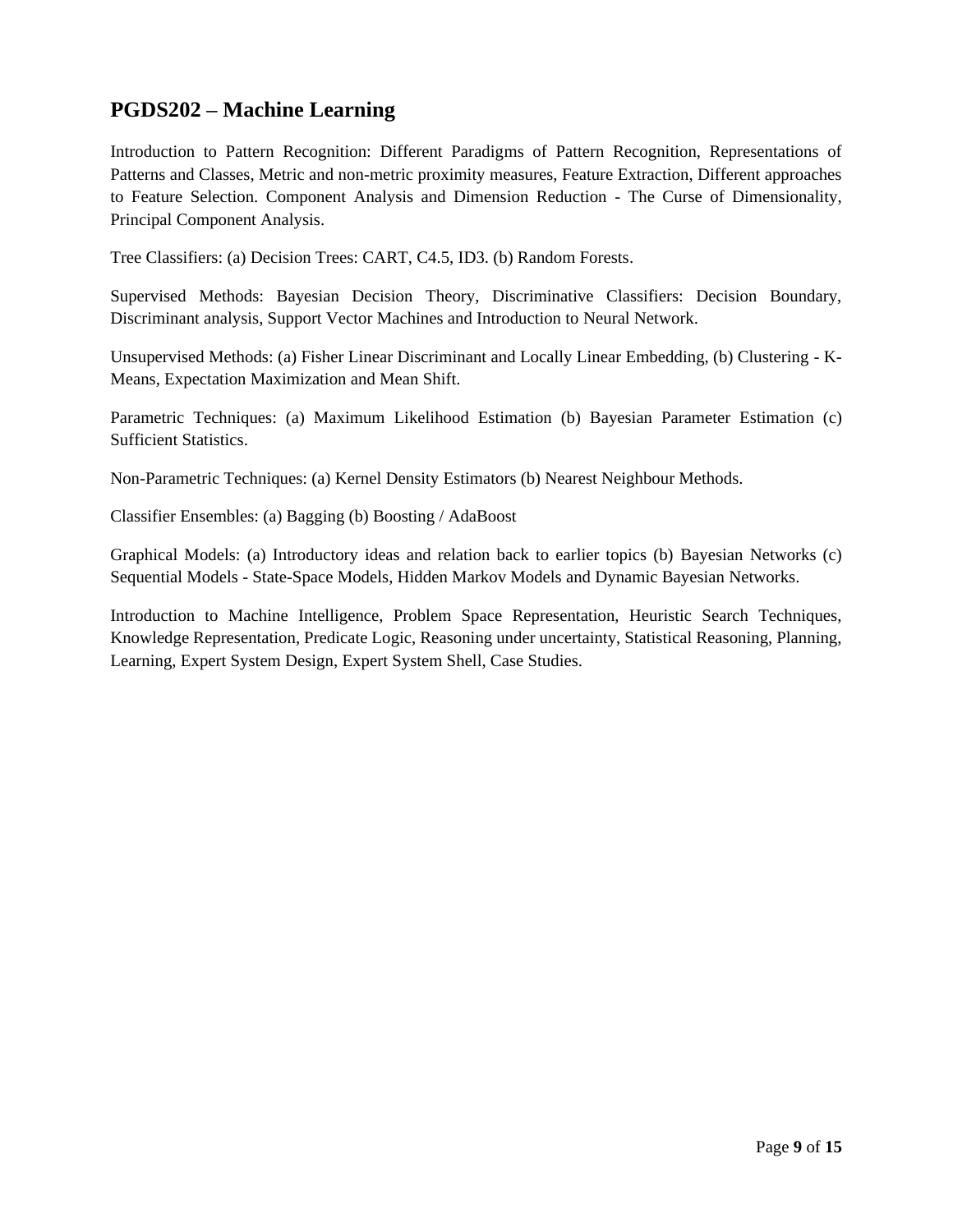## **PGDS291 – Big Data Analytics Lab**

Hadoop Configuration and architectural framework of Apache Spark setup with virtualization.

Design and deployment of map with key-value tuple to multiple cluster and reduce for multi row dependent functional operations.

Statistical analysis of numeric with pivot table using excel sheet.

Design solutions for complex engineering problems and design system components or processes that meet the specified needs with appropriate consideration for the public health and safety, and the cultural, societal, and environmental considerations (Design/Development of Solutions).

Experiment and implementation with PIG LATIN LANGUAGE – PIG

Design implementation of HIVE OPERATIONS

Data Ingest with Flume and Scoop and Hadoop archives, Hadoop I/O: Compression, Serialization, Avro and File-Based Data structures.

Implementation of Spark Streaming; Optimization with Partitioners; Deployment of Wide and Narrow Dependencies; Capstone Project.

### **PGDS292 – Machine Learning Lab**

Implementation of Polynomial Curve Fitting Implementation Bayesian curve fitting The Curse of Dimensionality using Python Implementation of Nearest-neighbour methods Bayesian Linear Regression implementation Implementation of the perceptron algorithm Gradient descent optimization Implementation of Diagonal approximation Implementation of Bayesian Neural Network Implementation of Radial Basis Function in ANN. Implementation of Logistic Regression. SVMs for regression.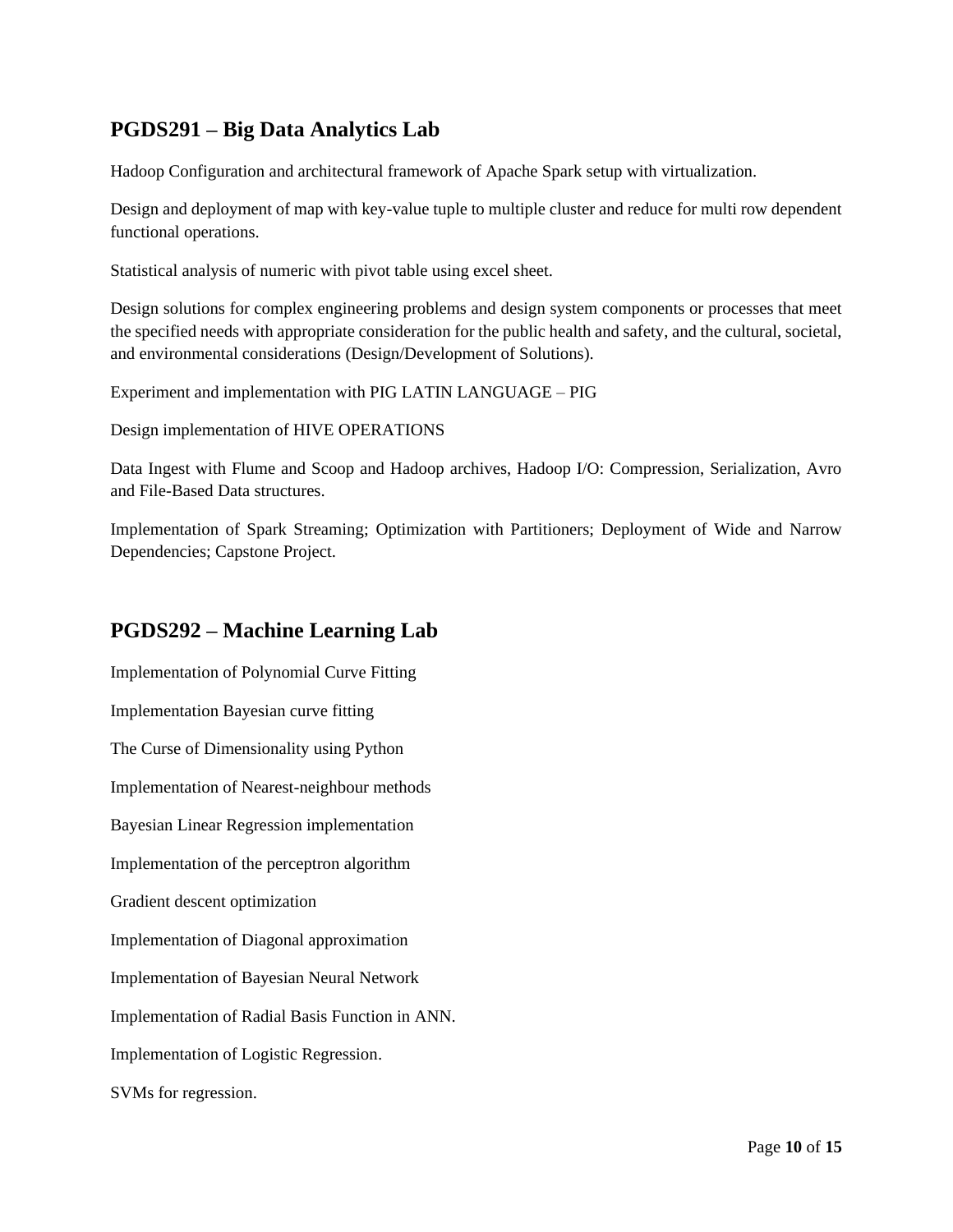## **PGDS301 – Advanced Machine Learning with Python**

Preliminaries of Artificial Neural networks; Deep Networks: Deep Feed Forward Network, Regularization for Deep Learning, Optimization for Training Deep Models.

Convolutional Networks (CNN), Recurrent (RNN) and Recursive Net; Autoencoders; Representation Learning; Monte Carlo Methods; Deep generative Models.

Reinforcement Learning in the Context of Deep Learning: Multi-armed Bandits, Finite Markov Decision Processes, Q-Learning, Deep Q-Learning, Policy Optimization.

Introduction to Parallel and Distributed Deep Learning; Application of Deep Learning Techniques in Computer Vision, Natural Language Processing.

### *Lab Part:*

Hands-on Deep Networks: Deep Feed Forward Network, Regularization for Deep Learning, Optimization for Training Deep Models, Convolutional Networks (CNN), Recurrent (RNN) and Recursive Net; Autoencoders; Representation Learning; Deep generative Models; Reinforcement Learning in the Context of Deep Learning: Multi-armed Bandits, Q-Learning, Deep Q-Learning, Policy Optimization; Application of Deep Learning Techniques in Computer Vision, Natural Language Processing.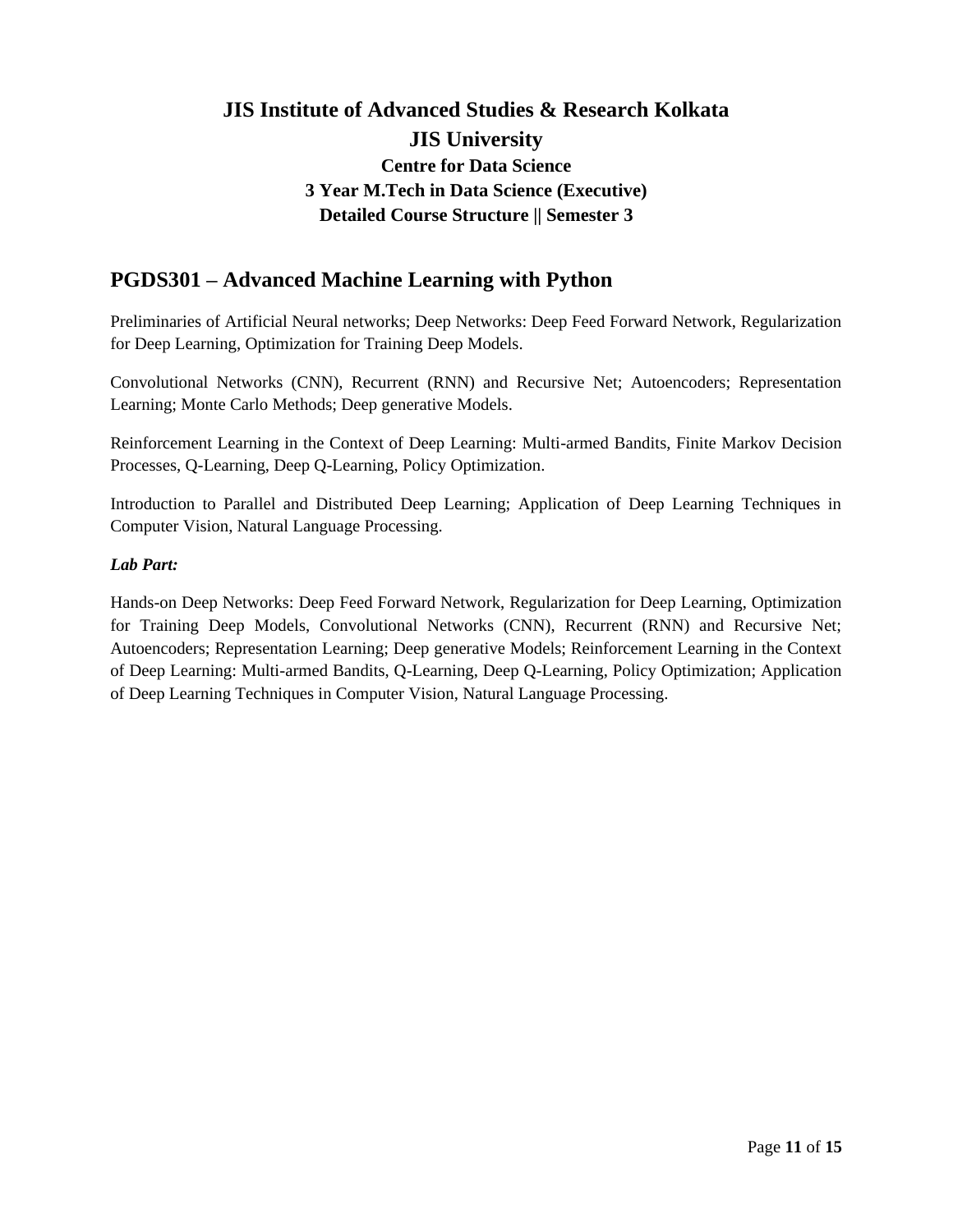# **PGDS302 – Cloud Computing**

Concept of VM: what is virtual machine, What is a hyper visor, Common hyper visor like virtual box & VMware, Elastic nature of machine resources, How to create your own VM image in virtual box, How to manage multiple virtual machine in one machine, Kubernetes, CLI & GUI.

Docker container basics: Basics of docker containers, Difference between docker container & VM, Command to start & stop a docker container, Connecting to the external network, Sharing with the whole file system, Creating your own docker container.

Proprietary cloud vendor examples: AWS free tier, Google free tier, Azure free tier, Some common service using the above 3, Some common pipelines in the above 3.

IOT Cloud interaction: Web services, data ingestion and analytics in the cloud, Common readymade cloud analytics , system, Write your own cloud data ingestion service using MQTT, Write your own cloud data ingestion service using HTTP, Basic analysis and visualization after data ingestion, Reverse communication from cloud to IOT device using notification, Project on IOT to cloud communication and vice-versa.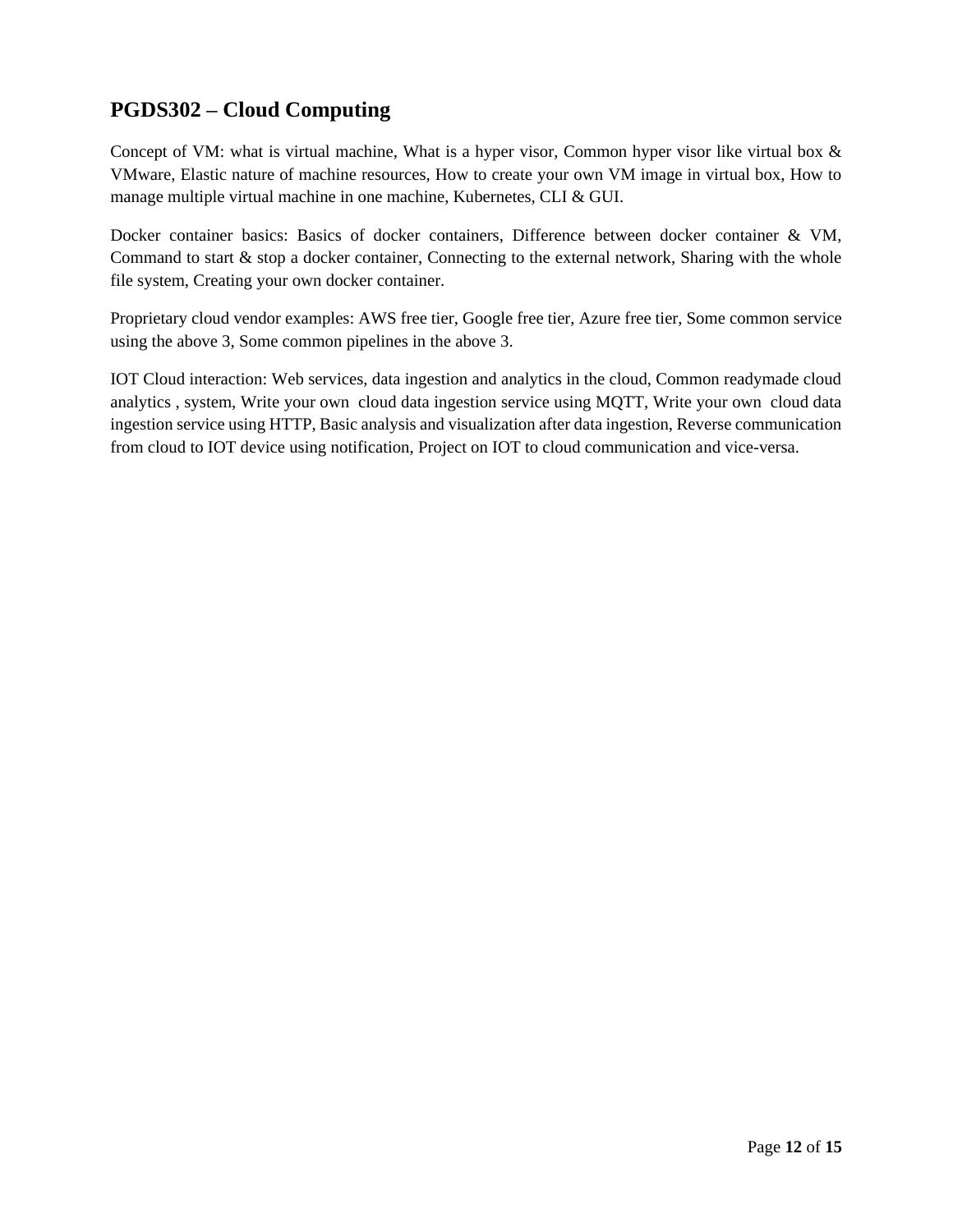# **PGDS401 – Experimental IoT**

Sensors and Actuator: Analog Input, Digital Input, Camera Input, Touch Screen Input, Network Input, Bluetooth Input, SPI Input, I2C Input, RS 232 Input, Audio Port Input, Analog Output, Digital Output, Bluetooth Output, SPI Output,I2C Output, RS232 Output.

Sensors and Actuator Internals: Temperature, Pressure and Relative Humidity Sensor, Soil Humidity Sensor, Gass Sensor, PIR Sensors, Proximity Sensors and Limit Switch, V,I,COS PHI, Optocoupler.

RPI Hardware Details: PIN OUT Diagram, GPIO Intrnal Circuitry, Alternate function pin circuitry, Detailed Hardware Specs of RPI

Arduino UNO Hardware Details: ATmega 328P, Digital I/O Pins, PWM Digital I/O Pins, Analog Input Pin, DC, Current Input Pin, SRAM, EEPROM.

Node MCU firmware with with ESP8266 Development Kit: ESP 8266 wifi Module with TCP/IP Protocol, Auduino IDE for ESP8266.Interfacing with ESP8266.

Raspberry Pi Setup and Administration: OS LOADING, Post boot configuration, SSH Configuration, Serial Console on Rpi, Wiring Pi,I2c,SPI setup, DHCP server and DHCP client configuration, Wi- Fi Configuration, IP Configuration, Port Forwarding On rpi, Maximum Driving Capacity Of Individual and All Pins, Optocoupler based relay driving circuitry for different voltage relays, Driving High Current using Rpi, Rpi as router, (already covered) Camera Connection and troubleshooting 8MP.

Rpi Interfacing and Programming: GPIO IN/OUT, GPIO PULL HIGH/LOW, HTTP SERVER in python, Cronjob, MQTT Publisher Program, MQTT Broker, MQTT Subscriber, HTTP server, HTTP Client, RPi ADC Programming, Actuator On/Off and Sensor Reading Monitoring in HTTP server (already covered), Analog output control with Rpi, GSM Modem, SPI interfacing, I2C interfacing, Touch screen Interfacing, Bluetooth Communication RPI, Raspberry Pi Interupts, Rpi to Rpi communication BT/Ethernet/Wi-Fi/RS232,Camera handling using Rpi, FR using Rpi.

IoT cloud Interfacing, communication and Simulations: Blynk (IoT platform with free Cloud, Android mobile apps) Rapberry Pi – Azure IoT Simulations (using ECS-6), IoT solutions with Microsoft Azure, Arduino-MQTT - Microsoft Azure, DHT11 sensor data to IoT Hub using Node MCU.

### *Lab Part:*

GPIO IN/OUT. GPIO PULL HIGH/LOW. HTTP SERVER in python. Cronjob. MQTT Publisher Program. MQTT Broker. MQTT Subscriber. Netcat Client. Netcat Server. HTTP server. HTTP Client. RPi ADC Programming. RPi ADC Programming with own designed ADC board via serial port (16F877A IC). RPi sensor Data Aggregating and packet formation. Actuator On/Off and Sensor Reading Monitoring in HTTP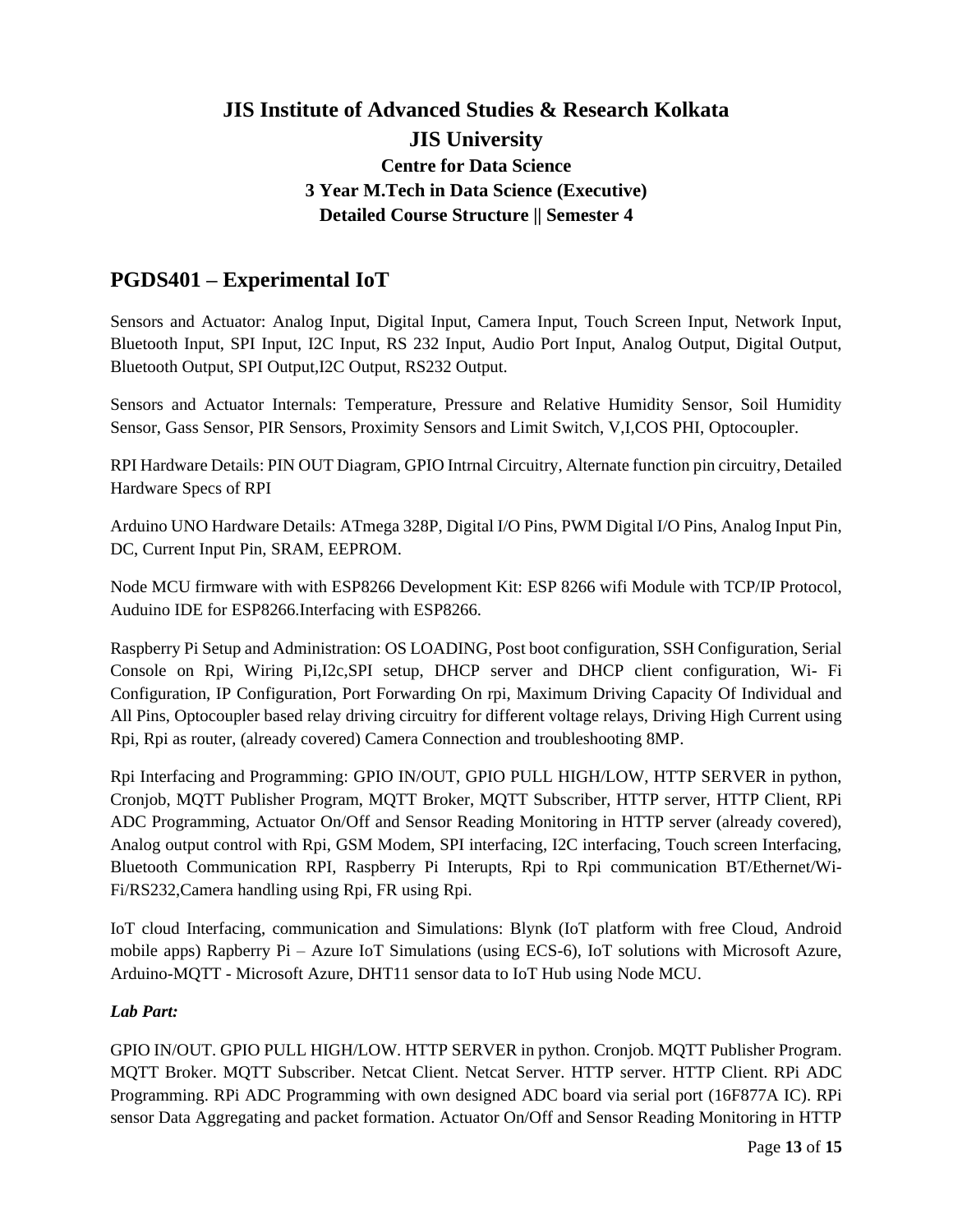server. Camera handling. Face recognition (Rpi 4) with OpenCV. Object detection & recognition. Speech recognition. Analog output control with Rpi. Platform movement by stepper motor using RPi. RS232 interfacing & communication. GSM Modem. SPI interfacing. I2C interfacing. Remote Camera fid. GPS Module Interfacing. Touch screen Interfacing. Basics of UI of KIOSK. Rpi Controlled Drone for Agriculture. Rpi controlled robotics. Bluetooth Communication RPI. Ble Beacon Tracking with RPI. Audio Interfacing with RPI with Sound Port. Audio Interfacing with Rpi Zero w without sound port. Raspberry Pi Interrupts. Socket Communication. Rpi to Rpi communication BT/Ethernet/Wi-Fi/RS232. Creating VM image in virtual box and to manage multiple virtual machines in one machine. Design and implementation of Kubernetes, CLI & GUI. Creating and analyzing own Docker container. Web services, data ingestion and analytics in the cloud. Implementation of Common readymade cloud analytics system. Implementation of cloud data ingestion service using MQTT. Implementation and customization of cloud data ingestion service using HTTP, basic analysis and visualization after data ingestion. Reverse communication from cloud to IOT device using notification. Capstone Project on IoT to cloud communication and vice-versa.